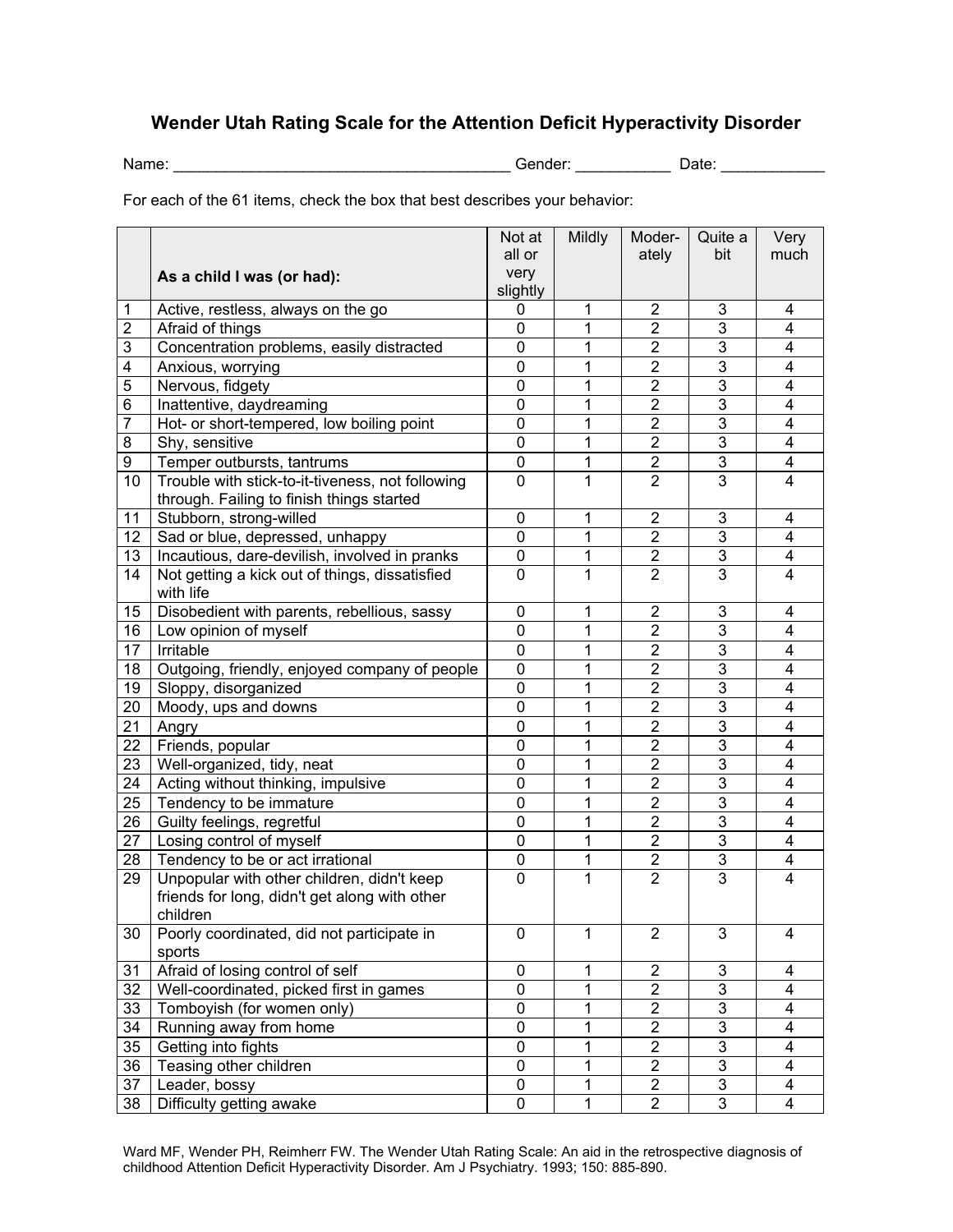| - 39 | Follower, led around too much                  |  |  |  |
|------|------------------------------------------------|--|--|--|
| 40   | Trouble seeing things from someone else's      |  |  |  |
|      | point of view                                  |  |  |  |
| 41   | Trouble with authorities, trouble with school, |  |  |  |
|      | visits to principal's office                   |  |  |  |
| 42   | Trouble with police, booked convicted          |  |  |  |

|    |                             | Not at<br>all or | Mildly | Moder-<br>ately | Quite a<br>bit | Very<br>much |
|----|-----------------------------|------------------|--------|-----------------|----------------|--------------|
|    | Medical problems as a child | very<br>slightly |        |                 |                |              |
| 43 | Headaches                   |                  |        | 2               | 3              |              |
| 44 | Stomachaches                | 0                |        | ົ               | 3              |              |
| 45 | Constipation                | 0                |        | າ               | 3              |              |
| 46 | Diarrhea                    | 0                |        | າ               | 3              |              |
| 47 | Food allergies              | 0                |        | 2               | 3              |              |
| 48 | Other allergies             | 0                |        | っ               | 3              |              |
| 49 | <b>Bedwetting</b>           | 0                |        | າ               | 3              |              |

|    |                                                              | Not at<br>all or | Mildly | Moder-<br>ately | Quite a<br>bit | Very<br>much |
|----|--------------------------------------------------------------|------------------|--------|-----------------|----------------|--------------|
|    | As a child in school I was (or had)                          | very<br>slightly |        |                 |                |              |
| 50 | Overall a good student, fast                                 | 0                |        | $\overline{2}$  | 3              | 4            |
| 51 | Overall a poor student, slow learner                         | $\Omega$         |        | 2               | 3              | 4            |
| 52 | Slow in learning to read                                     | $\Omega$         |        | 2               | 3              | 4            |
| 53 | Slow reader                                                  | $\Omega$         |        | 2               | 3              | 4            |
| 54 | Trouble reversing letters                                    | $\Omega$         |        | $\overline{2}$  | 3              | 4            |
| 55 | Problems with spelling                                       | 0                |        | 2               | 3              | 4            |
| 56 | Trouble with mathematics or numbers                          | $\Omega$         |        | $\mathfrak{p}$  | 3              | 4            |
| 57 | Bad handwriting                                              | $\Omega$         |        | $\mathcal{P}$   | 3              | 4            |
| 58 | Able to read pretty well but never really<br>enjoyed reading | $\mathbf 0$      |        | $\mathfrak{p}$  | 3              | 4            |
| 59 | Not achieving up to potential                                | $\Omega$         |        | 2               | 3              | 4            |
| 60 | Repeating grades                                             | $\Omega$         |        | $\overline{2}$  | 3              | 4            |
| 61 | Suspended or expelled                                        | 0                |        | 2               | 3              |              |